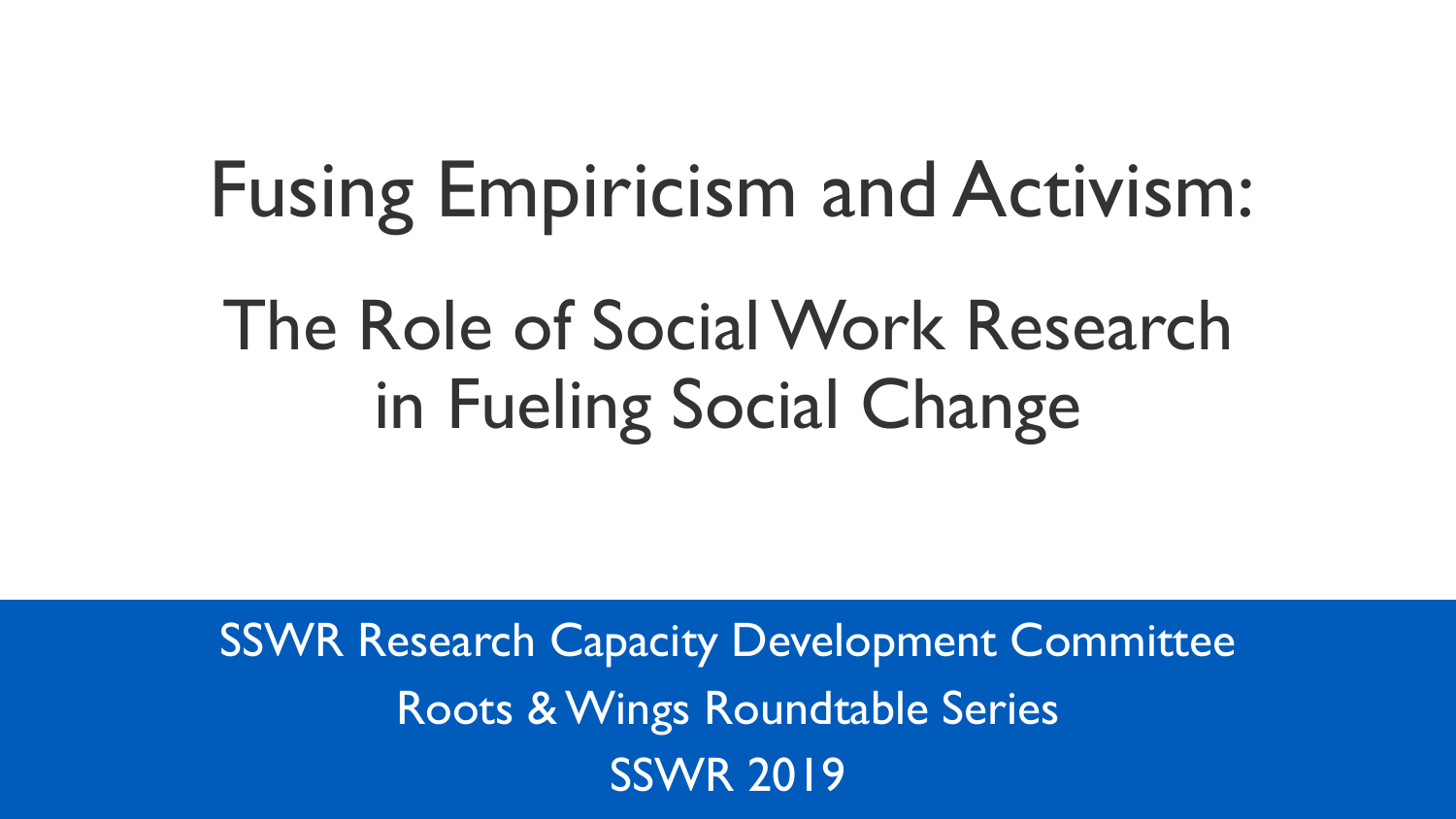WHY RCDC Roots & Wings Sessions 2017 Roots: Mentoring Wings: Alternative dissertations 2018 Roots: GADE Guidelines Wings: Communicating across media/audiences 2019 Roots: Comprehensive examinations Wings: Fusing activism and research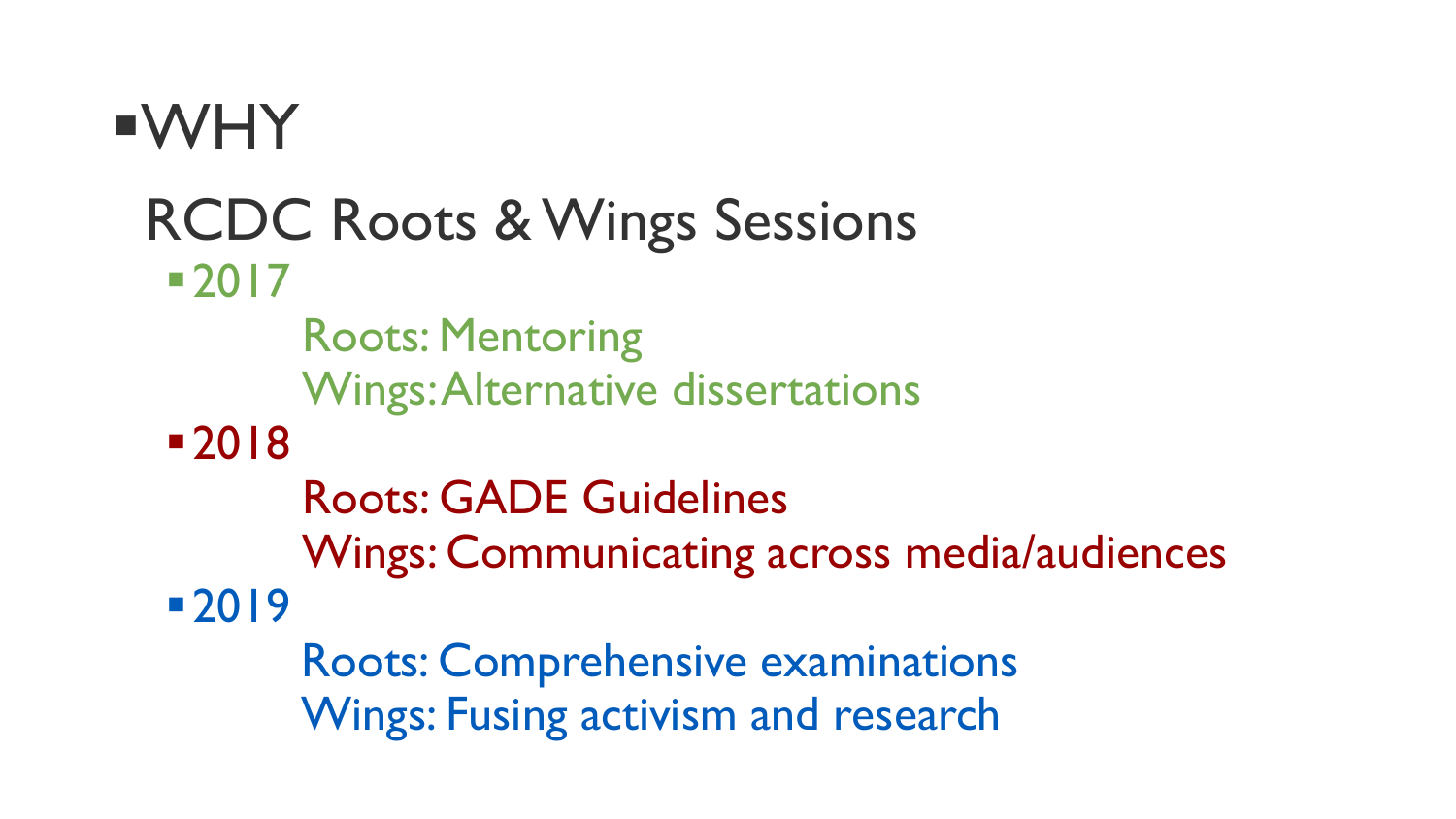#### WHY HOW Roundtable Discussions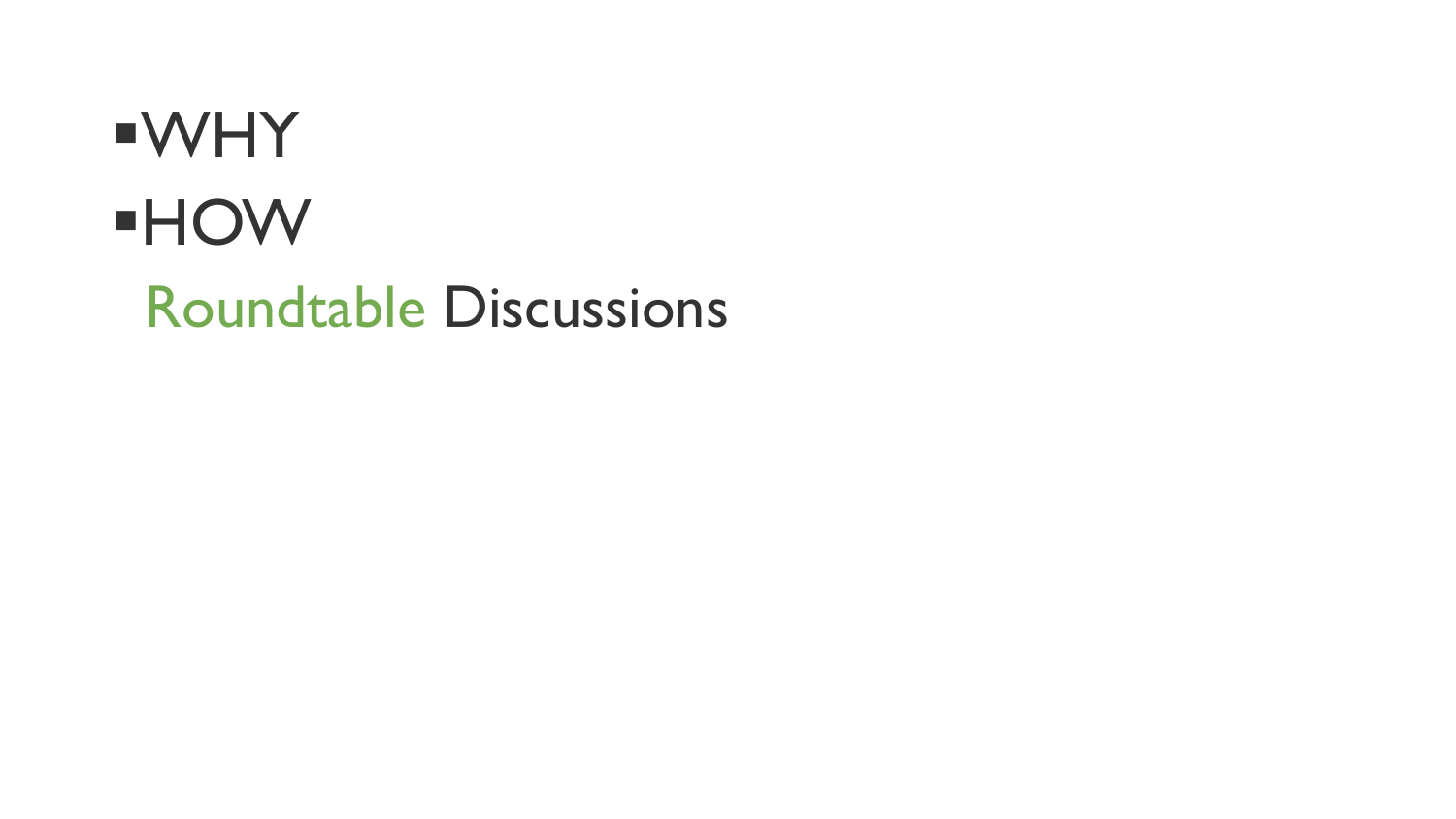# WHY HOW WHO Spontaneous Participants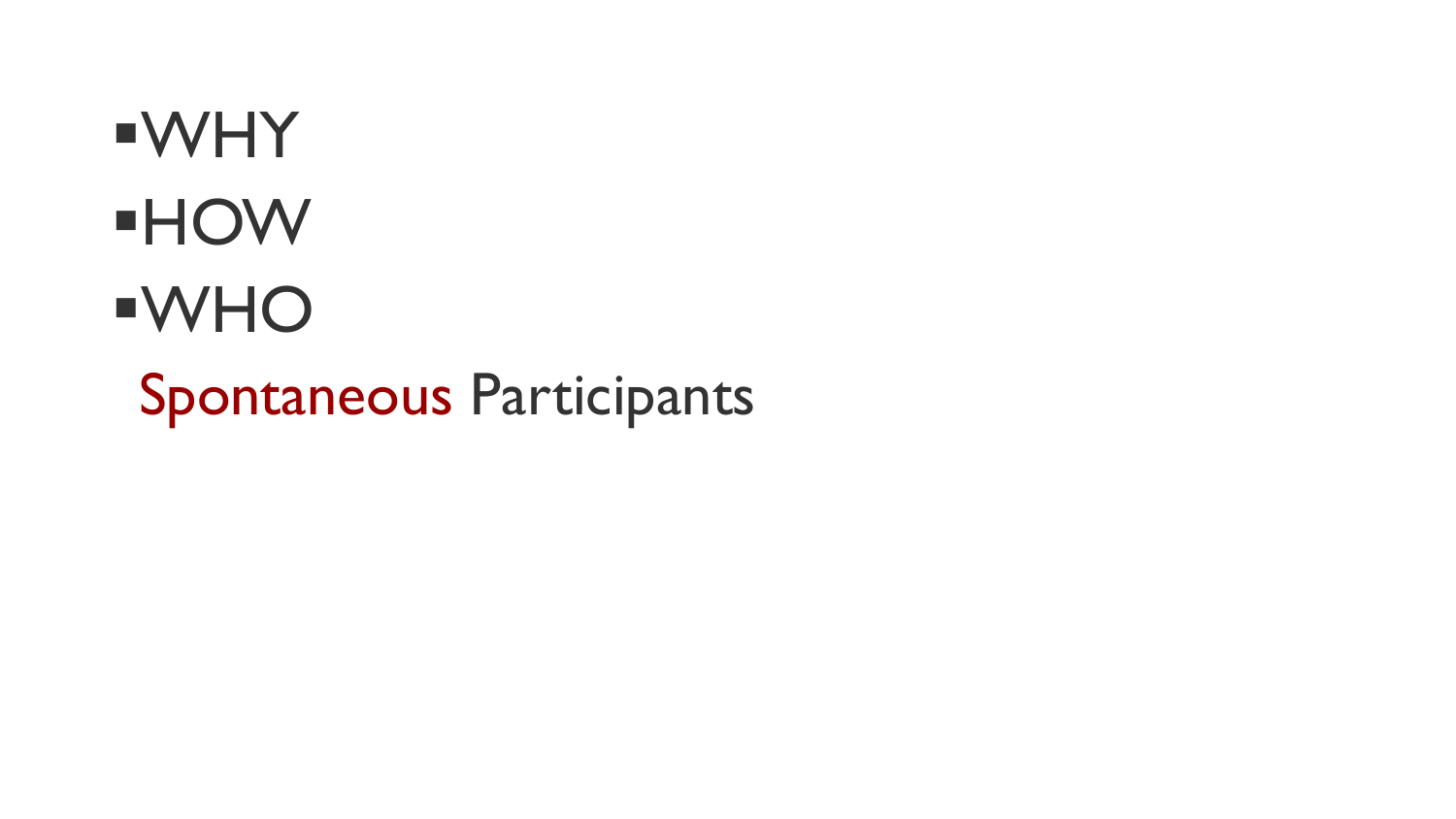#### WHY HOW WHO Featured Participants • Laina Bay-Cheng, University at Buffalo

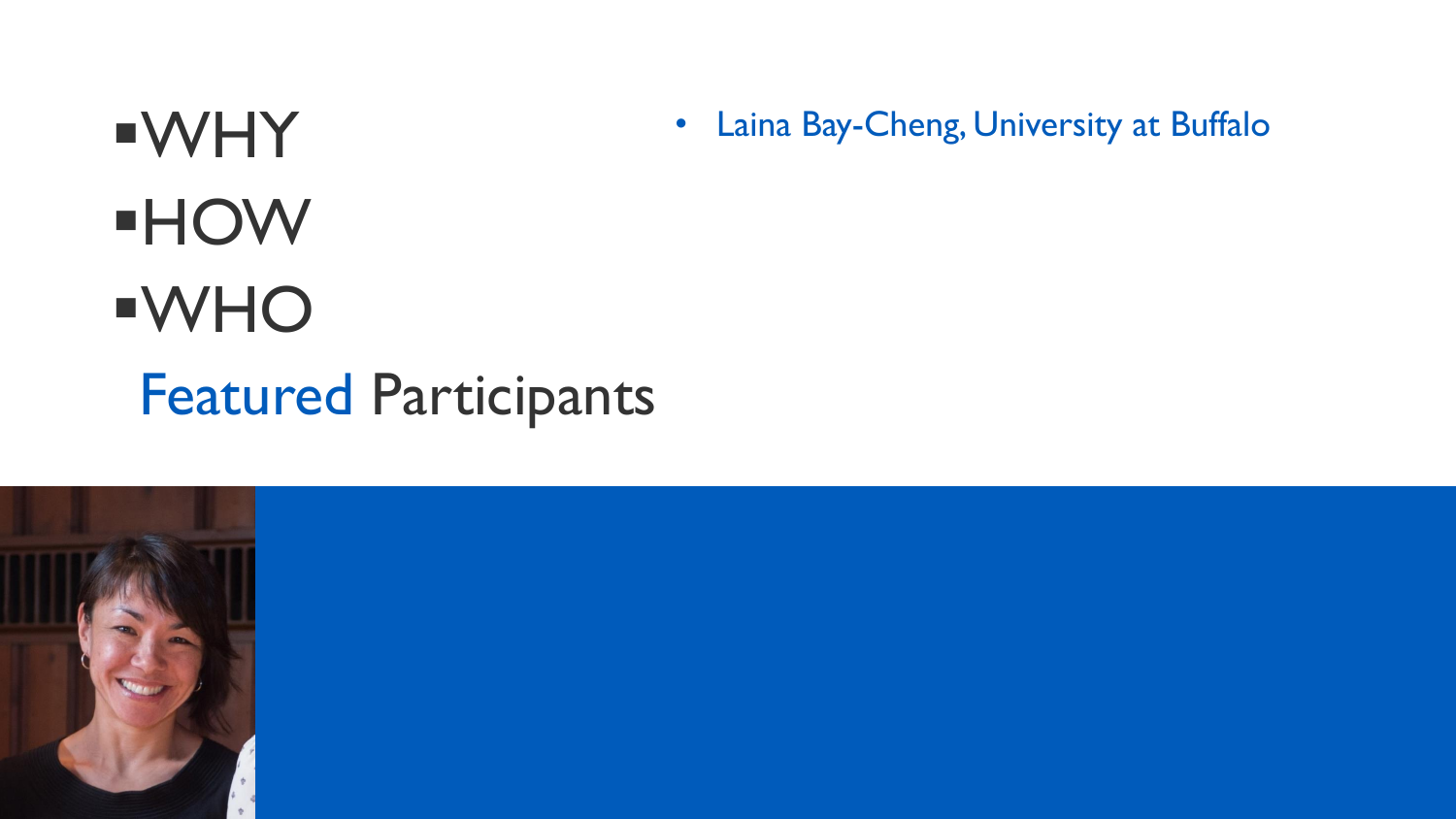Laina Bay-Cheng, University at Buffalo

• Amy Castro Baker, University of Pennsylvania

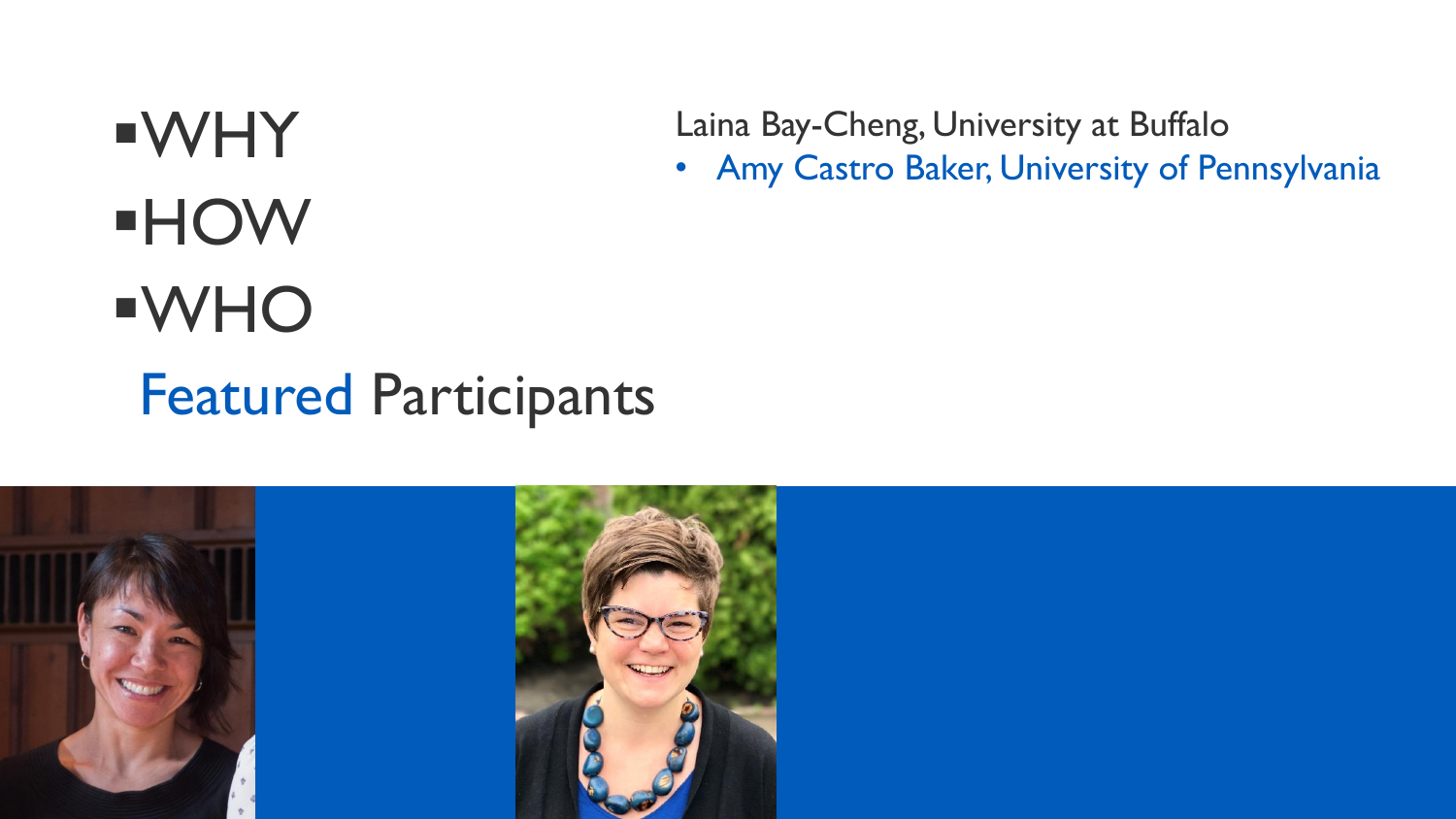Laina Bay-Cheng, University at Buffalo Amy Castro Baker, University of Pennsylvania

Daria Mueller, University of Wisconsin-Milwaukee

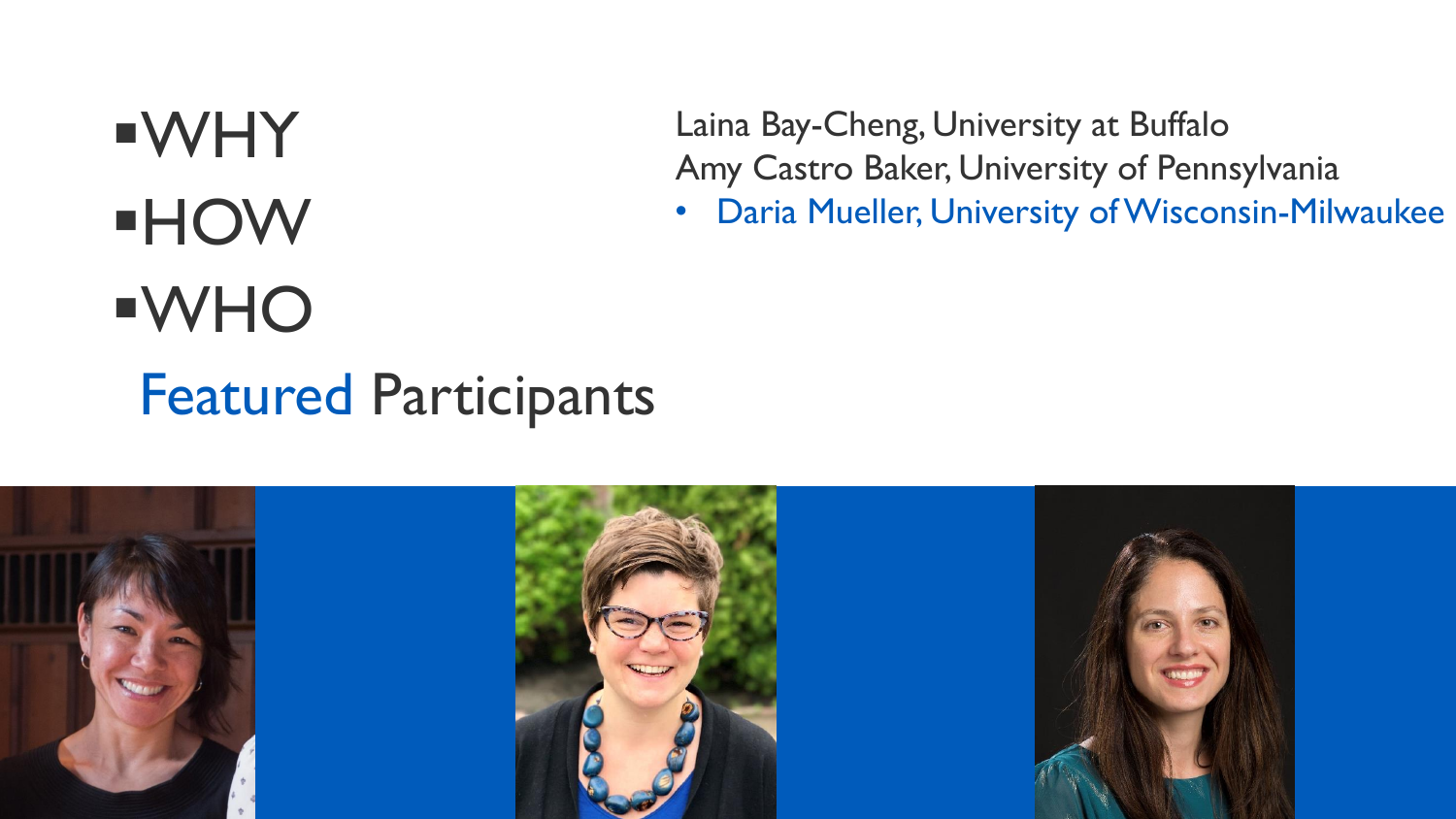Laina Bay-Cheng, University at Buffalo Amy Castro Baker, University of Pennsylvania Daria Mueller, University of Wisconsin-Milwaukee

Michael Reisch, University of Maryland

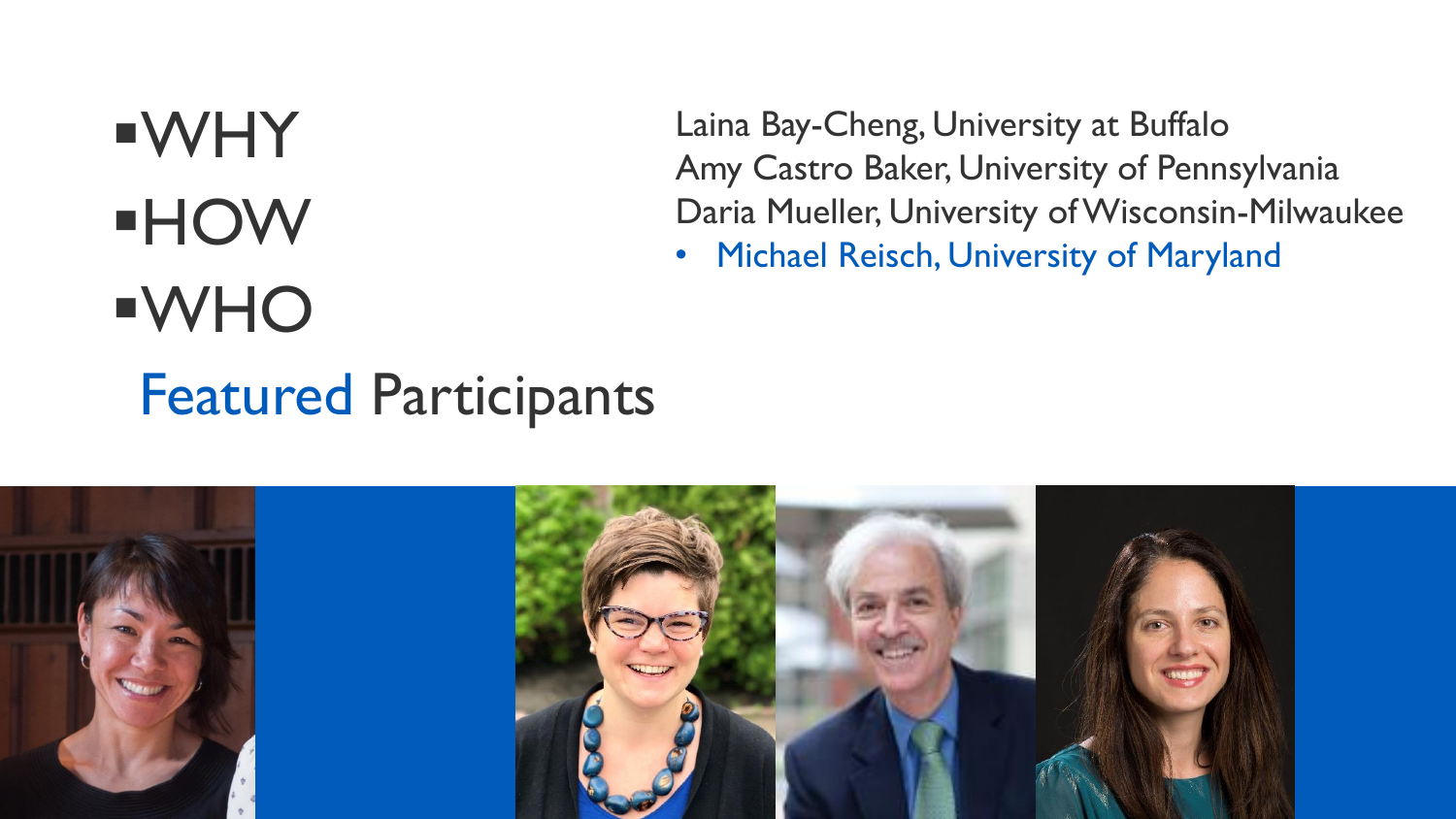Laina Bay-Cheng, University at Buffalo Amy Castro Baker, University of Pennsylvania Daria Mueller, University of Wisconsin-Milwaukee Michael Reisch, University of Maryland

Sheila Vakharia, Drug Policy Alliance

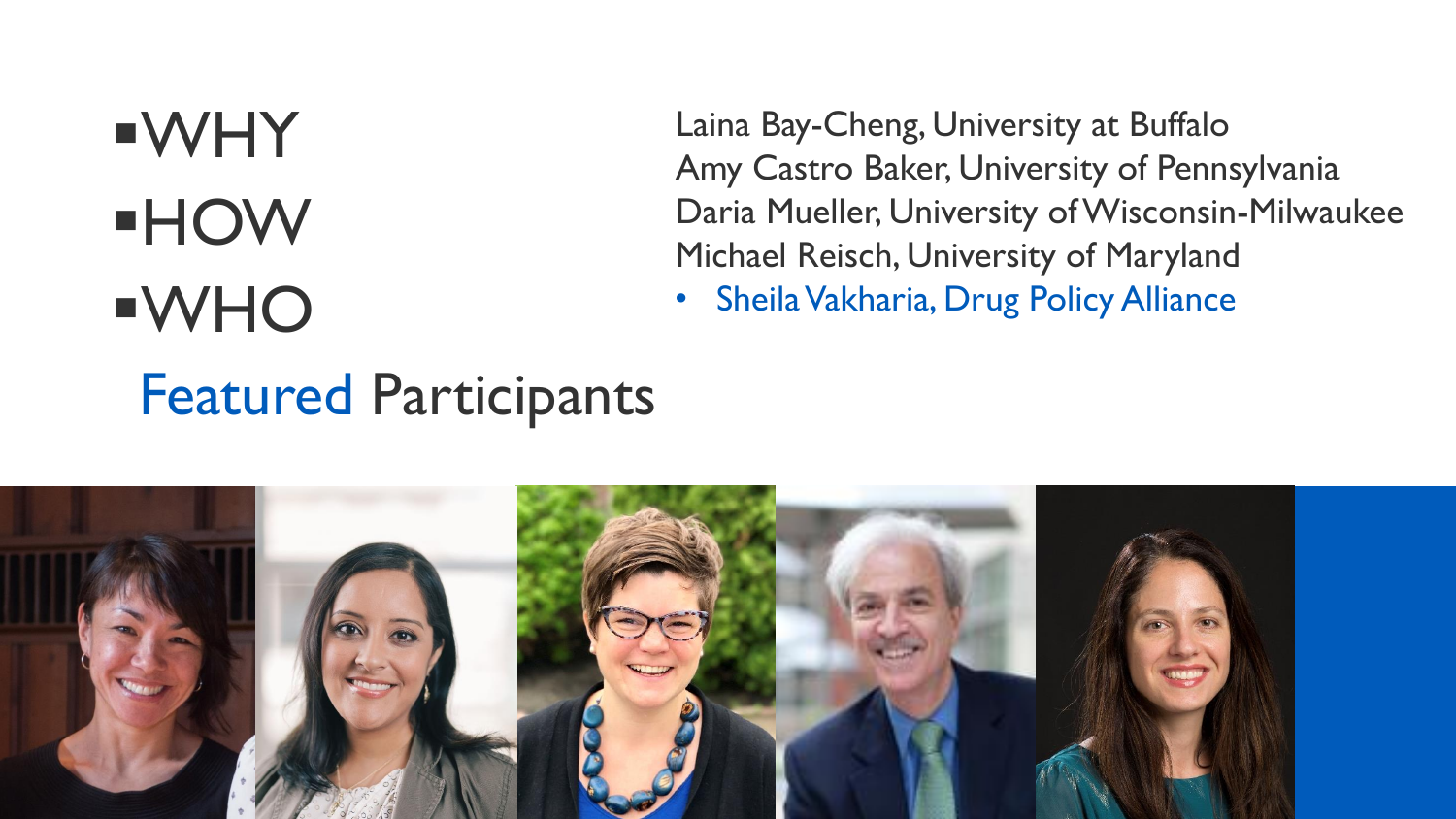WHY HOW WHO WHAT…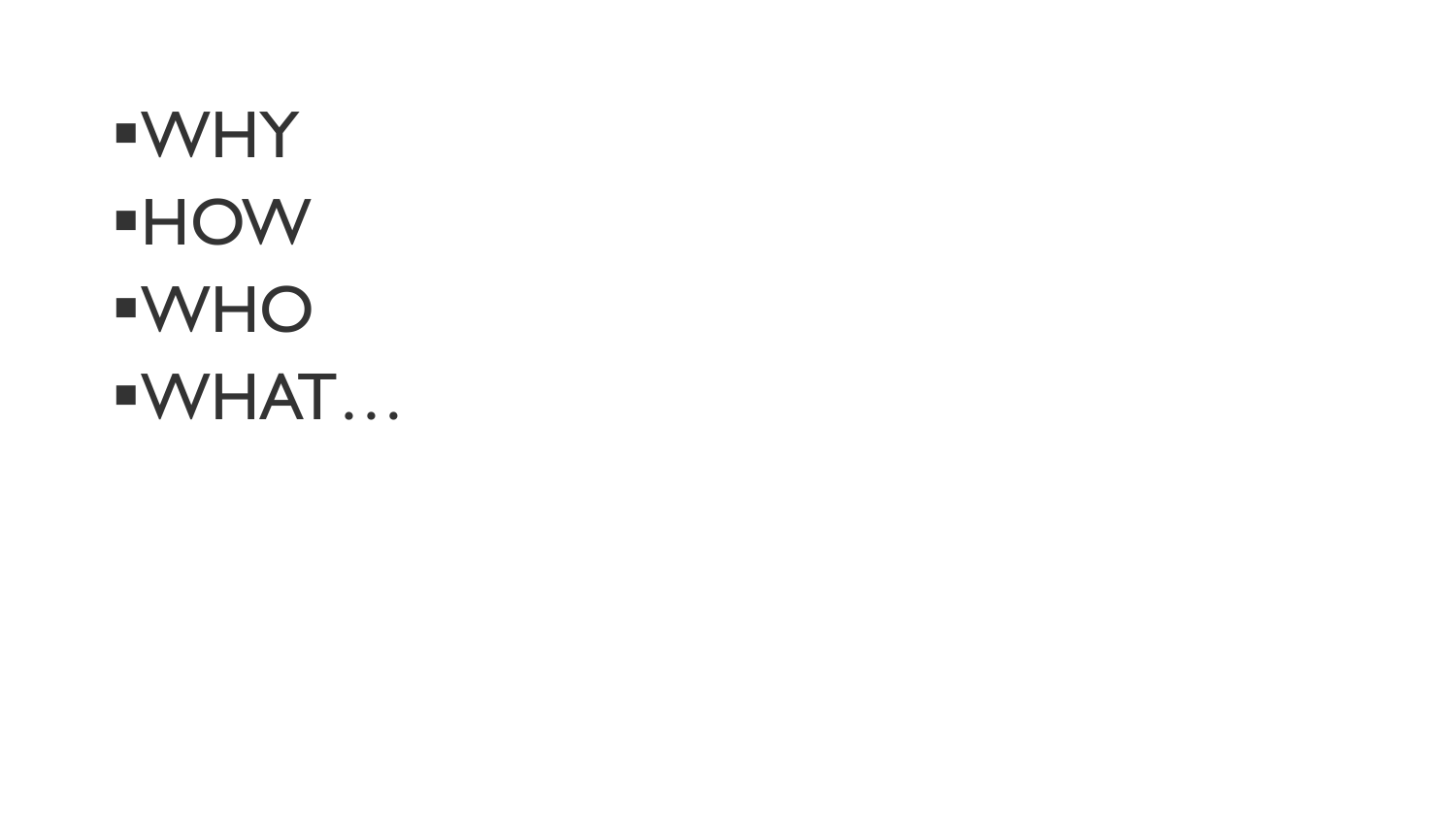- **Featured participants:** 
	- *How do you identify as a researcher and/or activist?*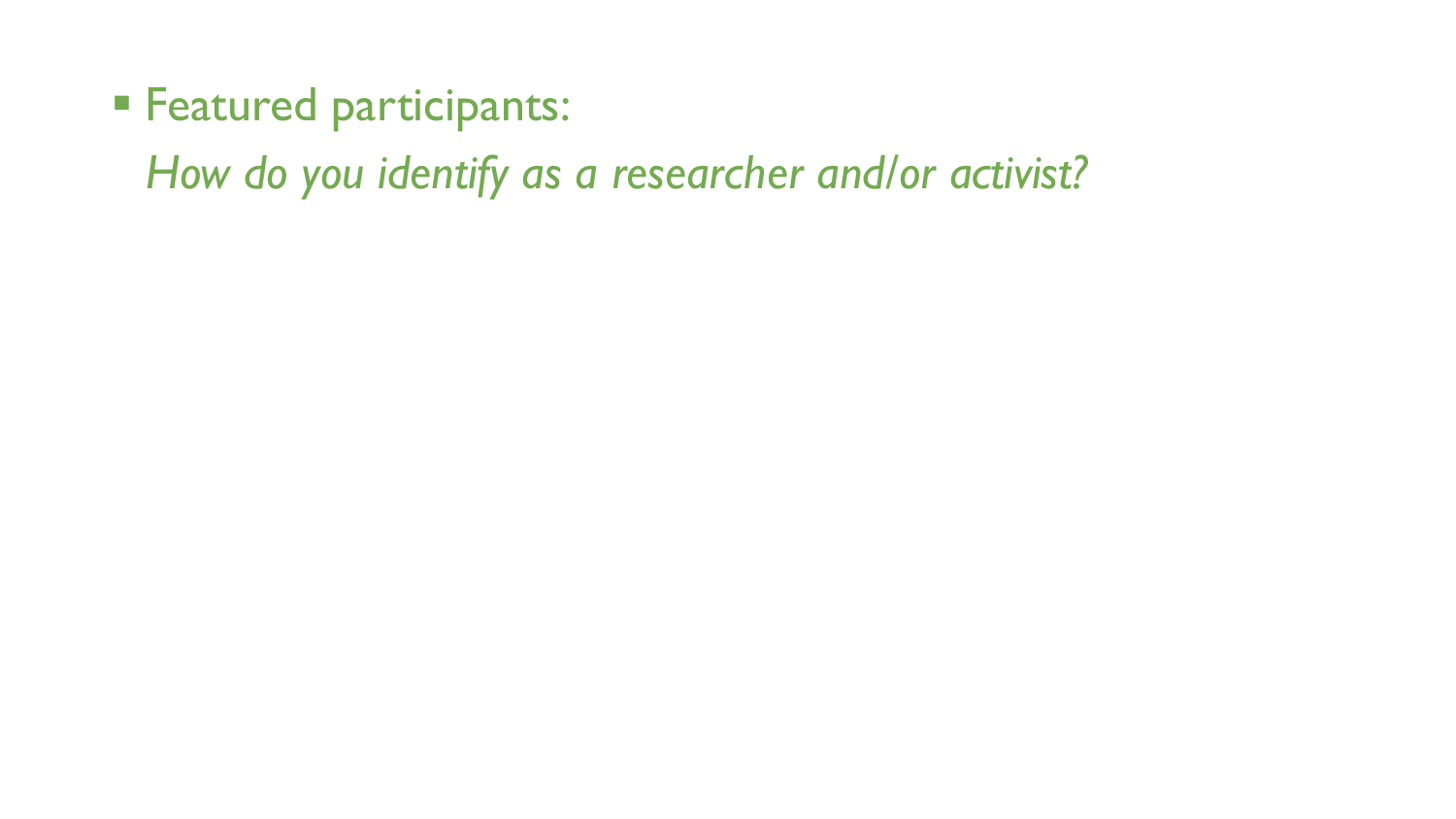**Featured participants:** 

*How do you identify as a researcher and/or activist?*

■ What is the appropriate relation between empiricism and activism?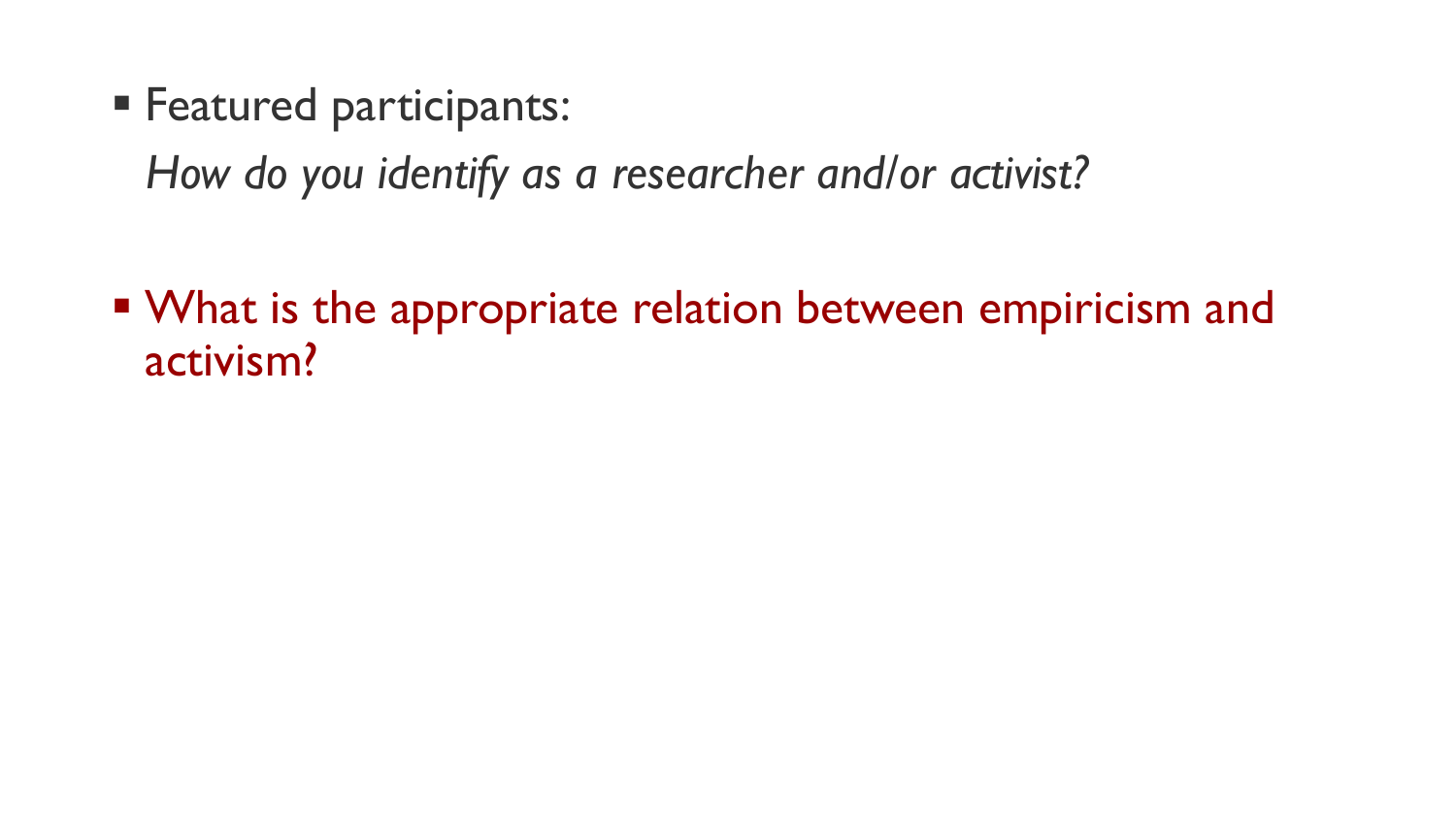**Featured participants:** 

*How do you identify as a researcher and/or activist?*

■ What is the appropriate relation between empiricism and activism?

■ What are the prospects - for dimmer or for brighter – of social work research for change?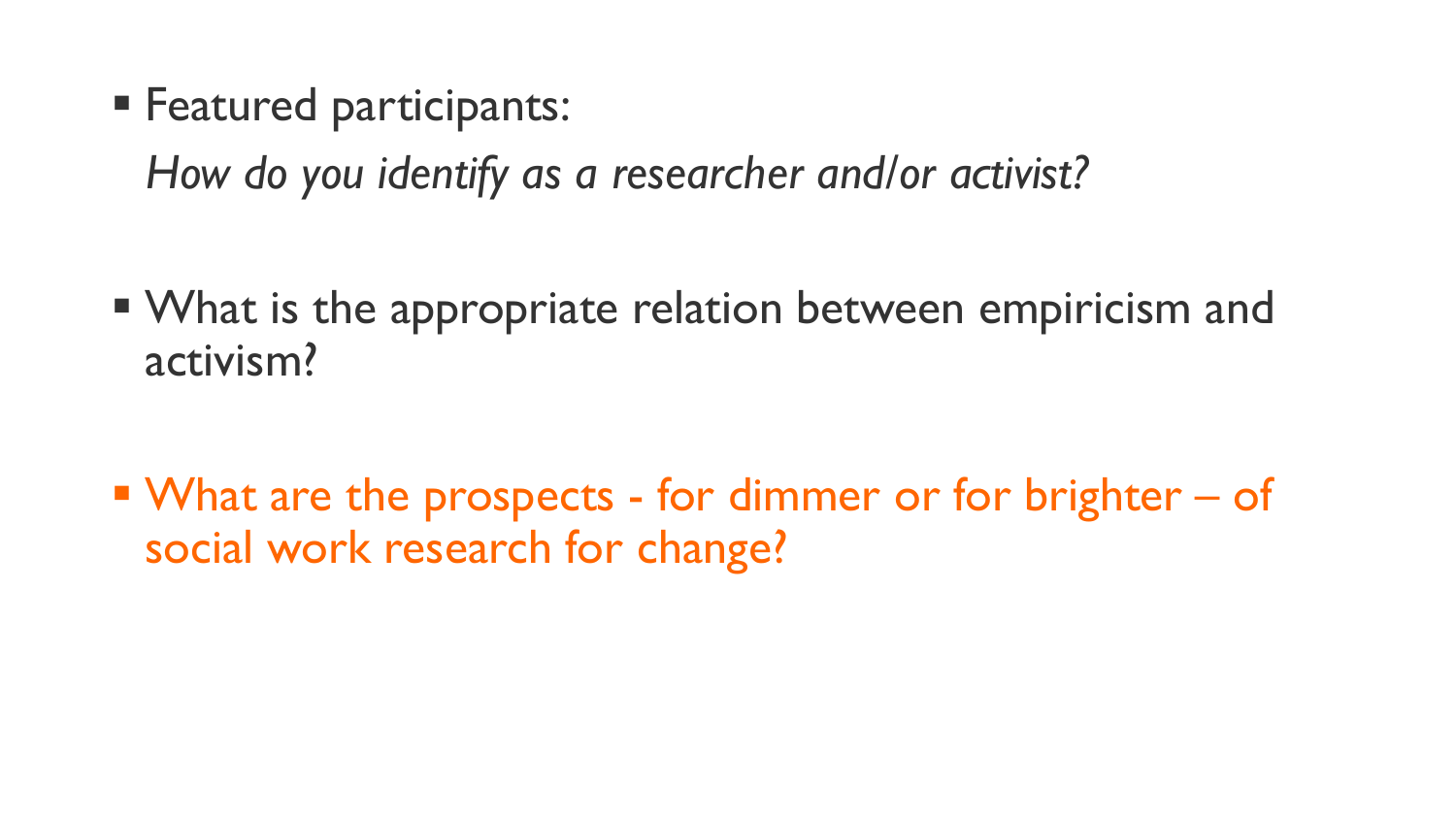**Featured participants:** 

*How do you identify as a researcher and/or activist?*

■ What is the appropriate relation between empiricism and activism?

What are the prospects - for dimmer or for brighter  $-$  of social work research for change?

**Number 1 Number 2018 We are welly constrained Ferrit 20 and 10 and 10 and 10 and 10 and 10 and 10 and 10 and 10 and 10 and 10 and 10 and 10 and 10 and 10 and 10 and 10 and 10 and 10 and 10 and 10 and 10 and 10 and 10 and** enable PhD student & early career activist-researchers?